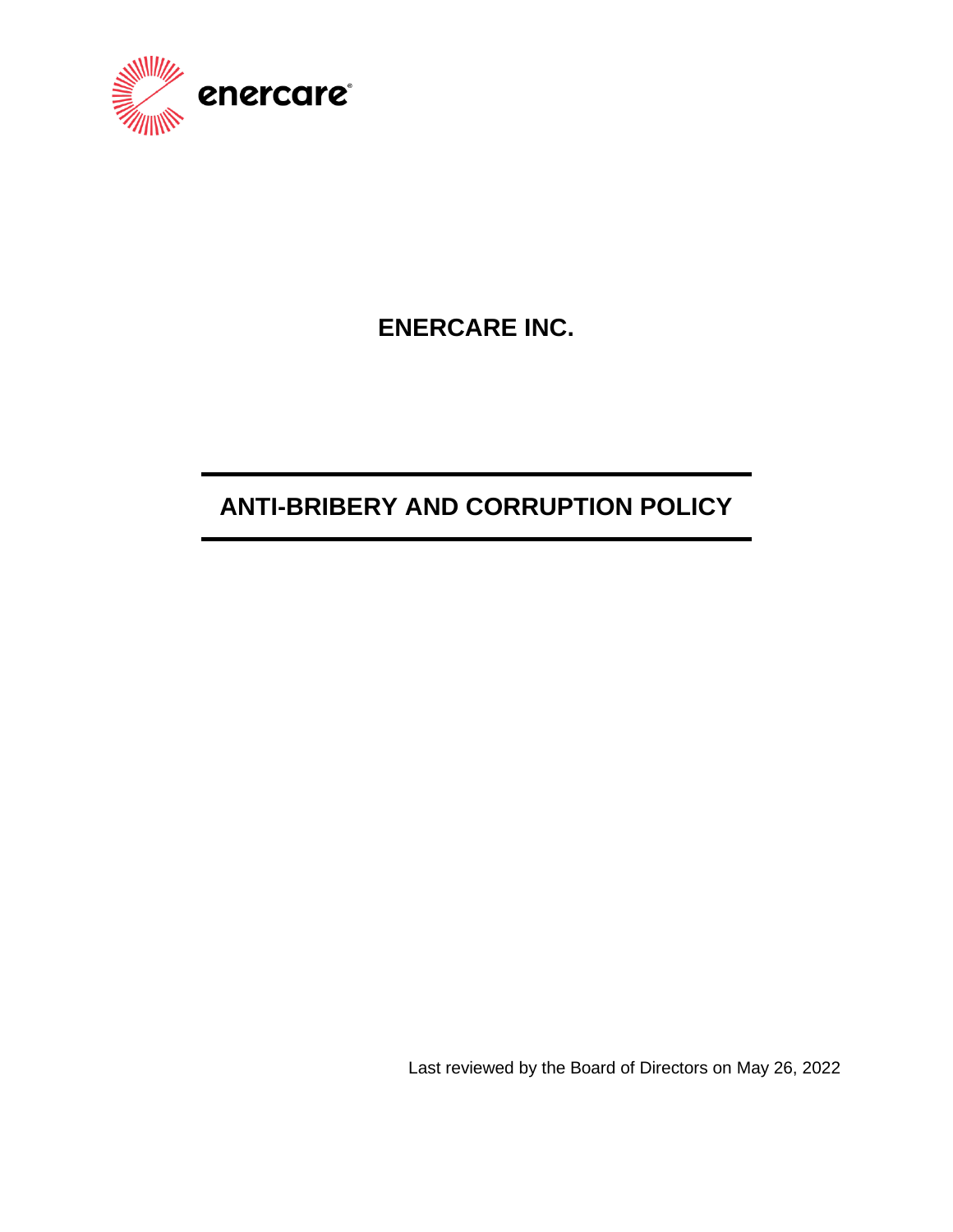# **I. Introduction**

This Anti-Bribery and Corruption Policy (the "Policy") applies to all directors, officers, employees and temporary workers<sup>1</sup> (collectively, "you") of Enercare Inc., its subsidiaries operating under the Enercare brand and SE Canada Inc. (collectively, "Enercare") unless such subsidiaries have adopted their own policies that are consistent with the provisions of this Policy.

This Policy should be read in conjunction with Enercare Inc.'s Code of Business Conduct (the "Code"), which serves as a guide for how you should conduct yourself as a member of the Enercare team.

# **II. Zero Tolerance Approach to Bribery**

# *Do not give or receive bribes, including facilitation payments.*

We have, over many years, built a reputation for conducting business with honesty and integrity. It is vital for us to maintain this reputation as it generates confidence in our business by our customers, clients, investors and other persons – which ultimately means it is good for business.

We do not pay bribes in furtherance of our business, either directly or indirectly, and you are not permitted to pay bribes on our behalf or authorize others to pay bribes on our behalf. We have a zero-tolerance approach towards bribery. This commitment comes from the highest levels of management and you must meet this standard.

A bribe is anything of value that is offered, promised, given or received to improperly influence a decision or to gain an improper or unfair advantage in promoting, enhancing, obtaining or retaining business. Bribery may not always be in the form of cash payments and may take many other forms, including:

- Gifts, travel, entertainment, and hospitality.
- Political contributions:
- Charitable donations;
- Employment opportunities, directorships, internships or secondments;
- Procurement and service contracts;
- Phony jobs or "consulting" relationships;
- Excessive discounts or rebates; or
- Non-arm's length loans, forgiveness of debt or other transactions.

Facilitation payments are also a form of bribe and are, therefore, not permitted. Facilitation payments are small payments made to secure or speed up routine actions or otherwise induce public officials or other third parties to perform routine functions they are otherwise obligated to perform, such as issuing permits, approving immigration documents or releasing goods

<sup>1</sup> For the purposes of the Policy, "temporary workers" include non-full-time employees and consultants and contractors etc. that work on our premises. The business group retaining a temporary worker is responsible for ensuring that the temporary worker certifies their commitment to comply with the Policy.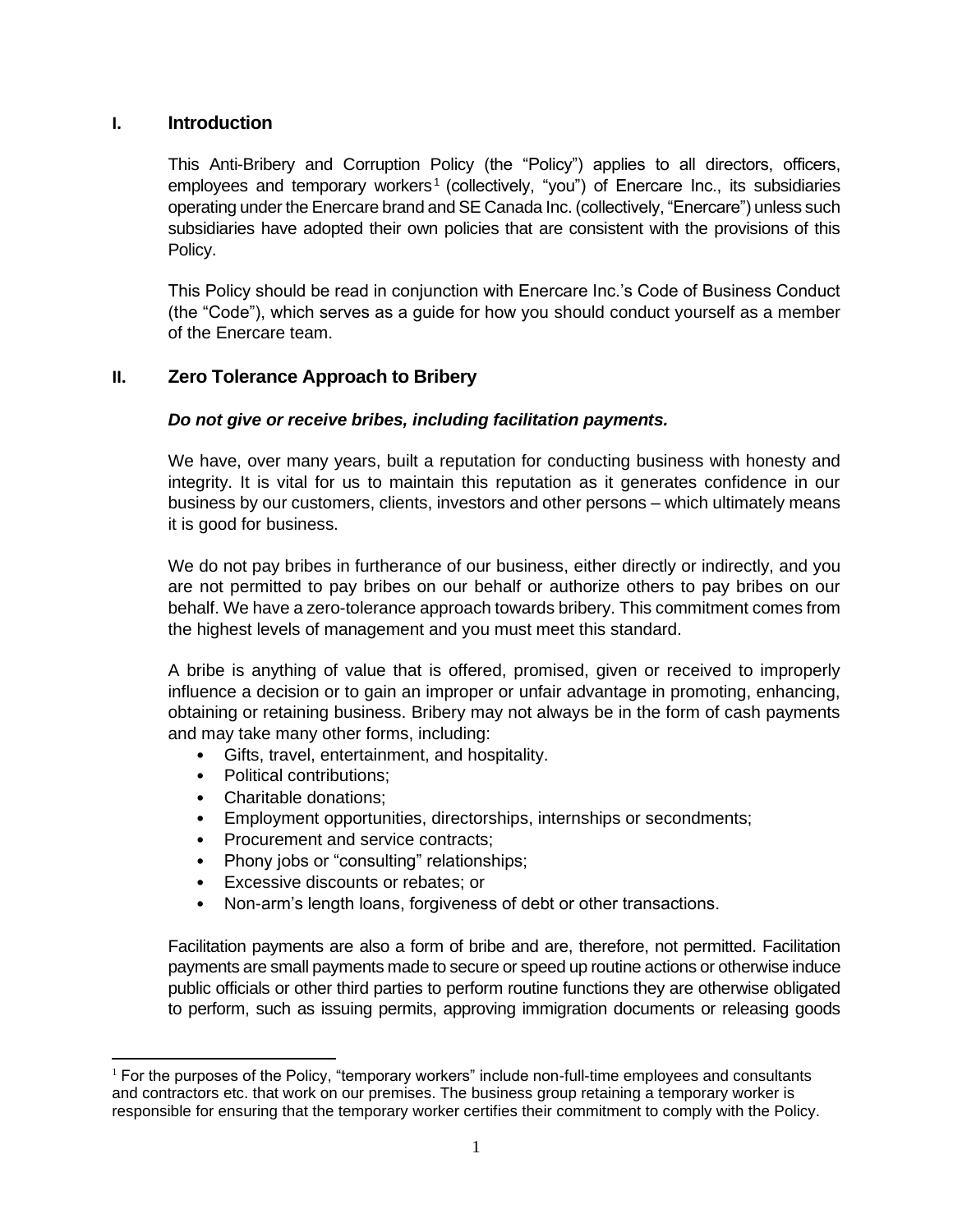held in customs. This does not include official legally permitted statutory or administrative fees formally imposed and codified by government agencies for expedited service.

For further details, refer to Enercare's Anti-Bribery and Corruption Program in effect from time to time.

# **III. Dealing with Public Officials**

## *Interactions with public officials require enhanced scrutiny and sensitivity.*

A public official is any person who is employed by or is acting in an official capacity for a government, a department, agency or instrumentality of a government, or a public international organization. This includes elected or appointed persons who hold legislative, administrative or judicial positions such as politicians, bureaucrats, civil servants, and judges. It also includes candidates for political office, political party officials and persons who perform public functions such as professionals working for public pension plans, public health agencies, water authorities, planning officials and agents of public international organizations, such as the United Nations or World Bank. A public official may also include employees of governmentowned or controlled businesses, including sovereign wealth funds and state-owned utility companies. For example, if a government has an interest in a utility and exercises control over the activities of that utility, then the utility's officials are likely to be considered public officials. Third-parties acting at the direction of these individuals and entities should also be considered public officials.

There is increased sensitivity and scrutiny of dealings with public officials because this has traditionally been an area where bribery activity is more likely to occur. Be cognizant of these risks in your dealings and interactions with public officials and consider how your actions may be viewed. For example, payments, gifts or employment to close relatives of public officials have been treated by enforcement authorities as direct payments to the public officials and, therefore, may constitute violations of law.

## *Hiring public officials or persons referred by public officials requires enhanced scrutiny.*

Hiring public officials or applicants related to, or referred by, public officials could be seen as a bribe in certain situations and should be subject to enhanced review to ensure that the related risks are appropriately mitigated. Consult Enercare's legal department for procedures related to identifying and mitigating these risks.

In practice, situations can be complex and this Policy does not cover every circumstance that you may encounter. When in doubt, please contact Enercare's legal department for assistance.

For further details, refer to Enercare's Anti-Bribery and Corruption Program in effect from time to time.

## **IV. Third-Parties**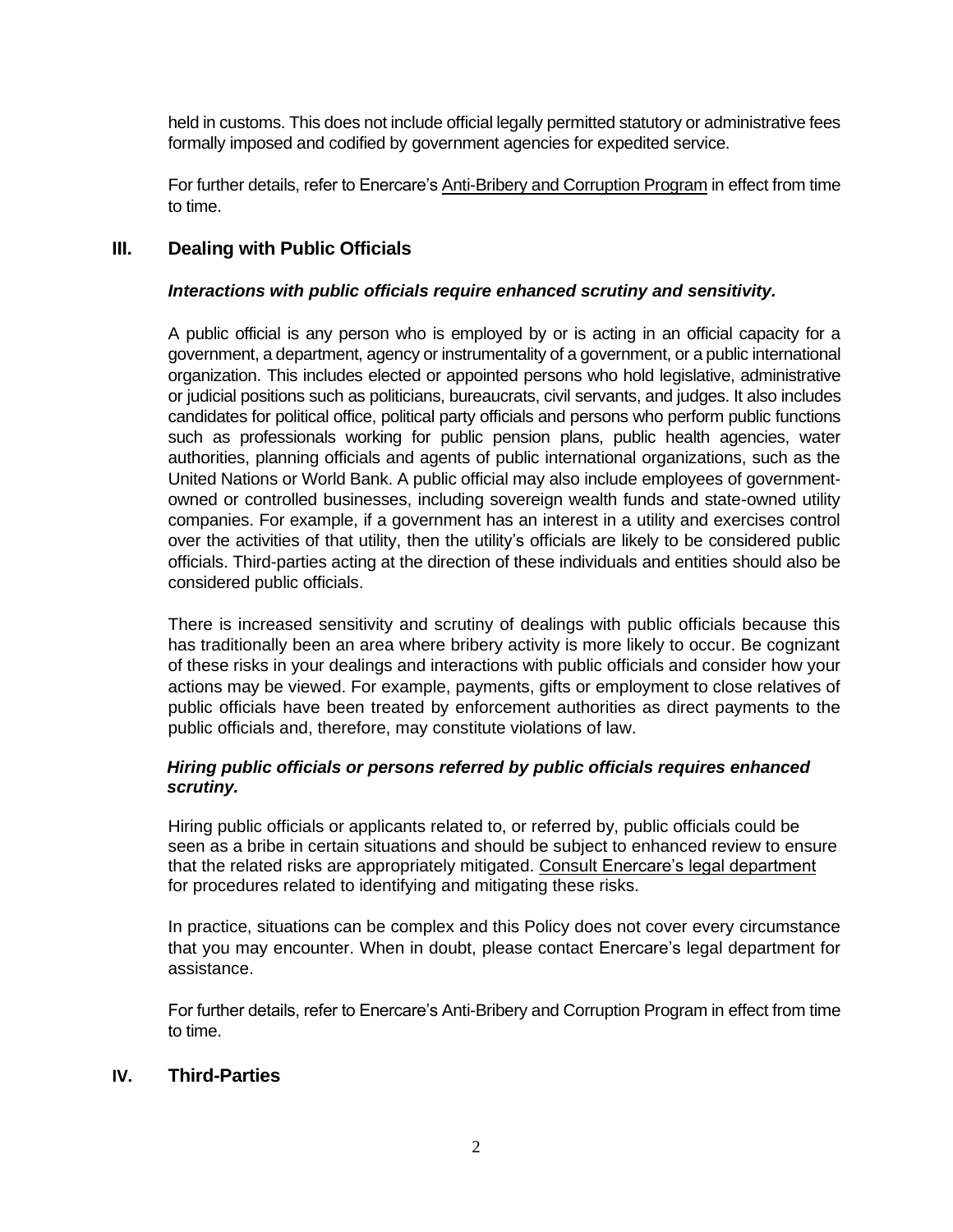#### *Third-parties are not permitted to pay bribes on our behalf.*

Enercare and the parent company may be scrutinized and/or prosecuted for failing to detect and prevent bribery by a person associated with it. This includes any individual or entity that performs services for or on behalf of Enercare. You should avoid doing business with third-parties who do not have a zero-tolerance approach to bribery.

This means due diligence should be undertaken on contractors, joint venture partners, agents and other third-parties to establish their anti-bribery credentials, where warranted by the assessed level of risk. This due diligence could include meeting with them to better assess their business practices and anti-bribery and corruption policies/controls, and making inquiries into their reputation and past conduct. Other risk mitigation strategies, such as including anti-bribery language in agreements should also be implemented, as appropriate and in consultation with internal legal counsel.

Refer to Enercare's *Third Party Bribery Risk Assessment and Due Diligence Procedures* for further details.

## **V. Gifts, Meals and Entertainment**

#### *The giving or receiving of gifts, meals and entertainment should be proportionate and reasonable for the circumstances, for legitimate purposes only, and not with a view to improperly inducing a third-party to misuse their position or as a quid pro quo for official action or with a linkage to an official decision.*

Gifts (e.g. merchandise, event tickets) given to or received from persons who have a business relationship with Enercare are generally acceptable, if the gift is reasonable in value, infrequent, appropriate to the business relationship, and does not create an appearance of impropriety. **No cash payments should be given or received. In addition, gifts should not be given to or received from public officials,** except (i) branded promotional items of nominal value (e.g., pens, mugs, notepads, water bottles, caps, t-shirts) and (ii) modestly priced gifts (e.g. holiday fruit baskets or boxes of chocolate) in connection with holidays or personal events (e.g., birthdays or weddings). For all holiday or personal event gifts provided by Enercare to public officials, prior written authorization from Enercare's internal legal counsel or person(s) designated to provide such authorization is required to ensure compliance with applicable law and this Policy, and a log of such authorizations should be maintained, including the identity of recipients and description and value of the gift(s). Where possible, holiday gifts for public officials should be provided to the applicable government entity for distribution to individuals, rather than to individuals themselves.

Meals and other entertainment (e.g. sporting events or the theatre, concerts, rounds of golf) given to or received from persons who have a business relationship with Enercare are generally acceptable, but again only if the meal or entertainment is reasonable in value, appropriate to the business relationship, infrequent, does not create an appearance of impropriety, is otherwise in accordance with applicable laws and regulations, and if a representative from the sponsoring organization (the party paying for the meal or entertainment) is present at the event. For the avoidance of doubt, if a representative from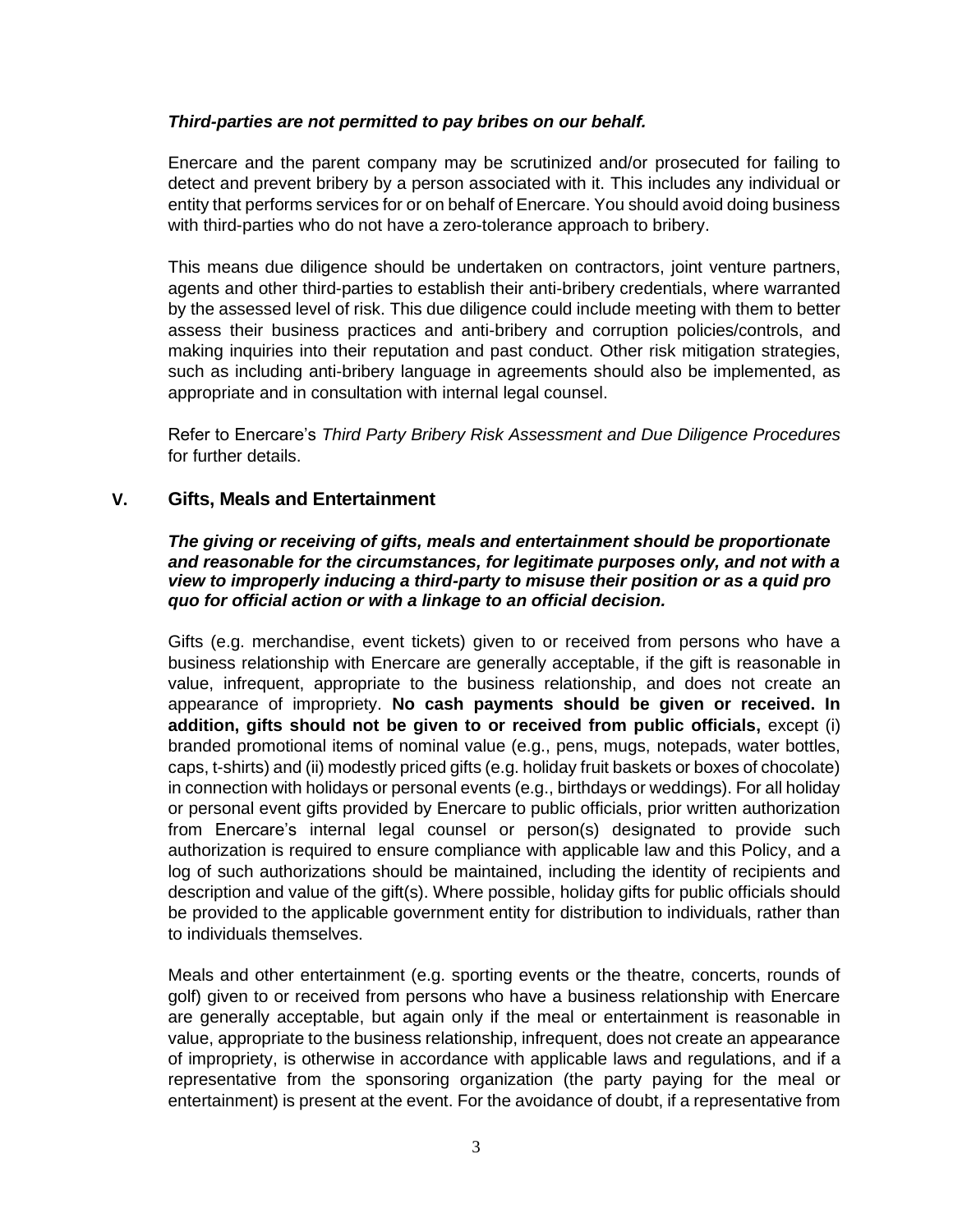the sponsoring organization is NOT present at the event, the meal or entertainment would be considered a gift. Also, be aware that many jurisdictions have laws restricting meals and entertainment given to public officials or their close relatives that should be followed.

Gifts, meals and entertainment that are repetitive, no matter how small, may be perceived to be an attempt to create an obligation to the giver and should not be made. Gifts or entertainment given close in time to when a decision impacting Enercare's business is being made (including by a private business partner) may be perceived as a bribe in return for a favourable decision and should also not be provided. Employees should not pay for gifts and entertainment (including meals) personally to avoid having to report or seek approval.

Travel (e.g. for site visit) and related items given or received should followed the same principles as for gifts, meals and entertainment. When travel or related items are given, payment should be made directly to the provider (as opposed to providing a reimbursement to the individual), whenever possible. Under no circumstances should cash or per diem reimbursements be provided.

To help ensure that our practices are reasonable, appropriate and otherwise in accordance with applicable regulatory requirements, certain gifts, meals and entertainment must be logged and/or pre-approved.

If you are in doubt as to whether gifts, meals or entertainment proposed to be given or received are proportionate and reasonable for the circumstances, please consult Enercare's internal legal counsel.

## **VI. Charitable Donations**

#### *Do not solicit or offer donations to clients, suppliers, vendors, public officials or others in a manner which communicates that a donation is a prerequisite for future business or that the offer of a donation is intended to obtain or retain business and a business advantage.*

We encourage our directors, officers and employees to contribute personal time and resources to charities and not-for-profit organizations. However, unless approved, you are prohibited from using the company name, resources or business contacts for solicitation of donations Charitable donations made by individuals on their own behalf should have no relationship to company business and must comply with local laws and regulations.

Requests for donations may take many forms (e.g. direct requests or indirect requests such as purchasing a table, a round of golf or otherwise contributing to an event designated to raise money for a particular charitable cause/organization). All requests for corporate gifts to charities and other not-for-profit organizations (e.g. schools, hospitals, libraries, etc.) must be approved in advance by the company's internal legal counsel or person(s) designated to approve such donations. If you are requested by a public official to make a donation to a particular charity, please obtain approval from internal legal counsel or person(s) designated to provide such authorization before agreeing to or making the donation. Also consider conducting due diligence when the proposed charity or not-for-profit organization is not well-known or there may be question as the legitimacy of the organization as a charity or not-for-profit.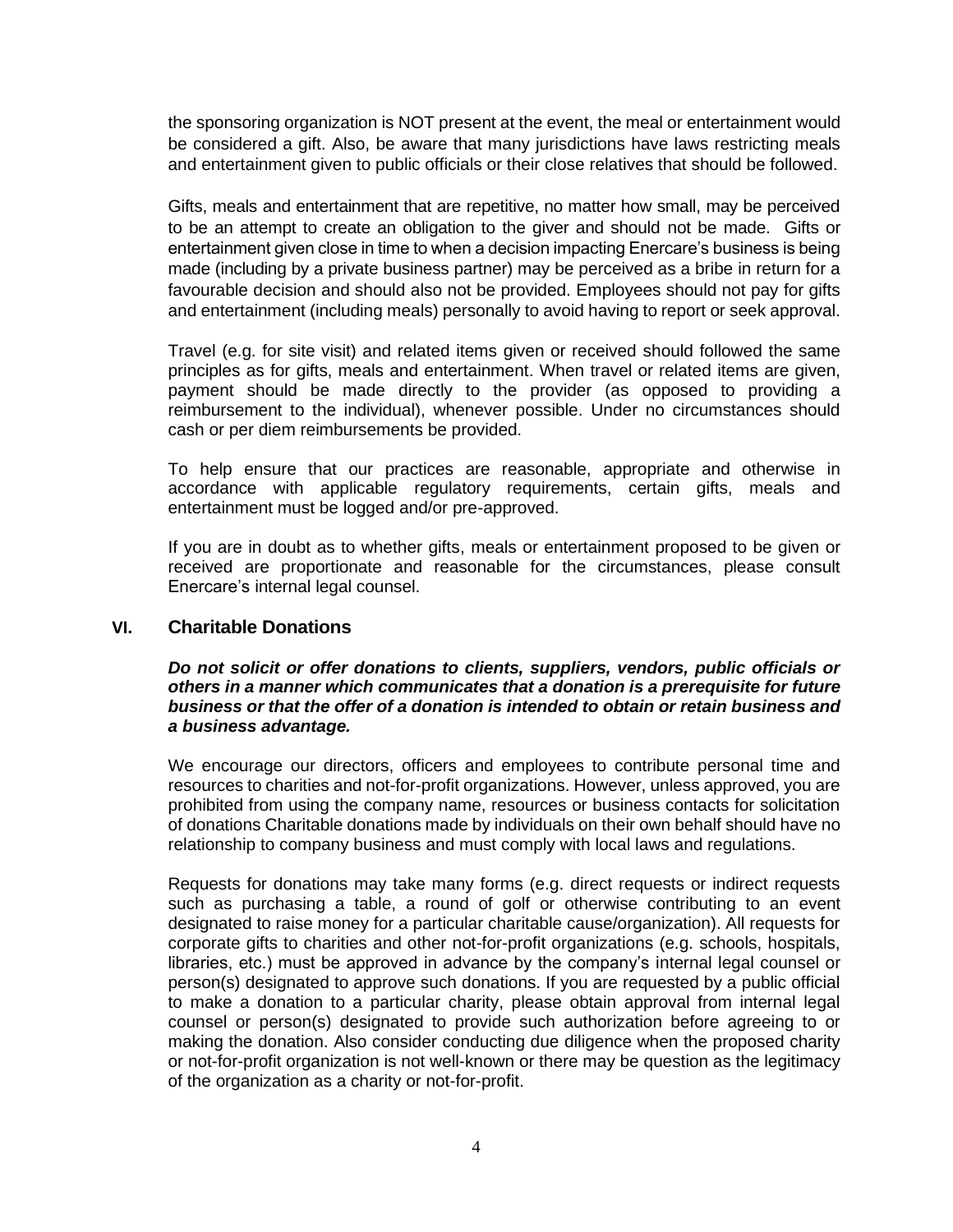# **VII. Political Contributions and Lobbying**

# *Do not offer or make contributions to political parties, officials and/or candidates that might influence, or be perceived as influencing, a business decision.*

To ensure that we do not violate laws regarding political donations in any country, all political donations, no matter how small or insignificant, made on behalf of Enercare (directly or indirectly) or otherwise relating to its business, must be approved in advance by the person(s) designated to approve such donations. Political donations should not be made on behalf of Enercare in countries in which we do not have a presence or on behalf of the parent company.

Political donations made by individuals on their own behalf and unrelated to Enercare's business must comply with local laws and regulations.

If you are in doubt as to whether a proposed political contribution is appropriate, please consult Enercare's legal department for assistance.

In the U.S. and other jurisdictions, various federal, state, and municipal laws and regulations impose specific restrictions and rules with respect to political contributions, including both those made on behalf of Enercare or made by individuals on their own behalf. Violation of these laws and regulations can carry significant penalties for Enercare. Regional policies on political contributions should be consulted and adhered to before making any political contributions on behalf of Enercare or by individuals on their own behalf.

#### *Do not engage in any lobbying activities on behalf of Enercare (or the parent company) without specific authorization.*

Lobbying activities generally include attempts to influence the passage or defeat of legislation and it may trigger registration and reporting requirements. In many jurisdictions, the definition of lobbying activity is extended to cover efforts to induce rule-making by executive branch agencies or other official actions of agencies, including the decision to enter into a contract or other arrangement.

You may not engage in lobbying activities on behalf of Enercare without the prior written approval of Enercare's internal legal counsel or person(s) designated to approve such activities. No lobbying activities on behalf of the parent company is permitted without prior written approval of the designated representative of the parent company.

Additionally, in other geographies, regional policies on political contributions should be consulted and adhered to before undertaking any lobbying activities personally or on behalf of Enercare.

## **VIII. Record-Keeping**

*Record all our transactions in a complete, accurate and detailed manner so that the purpose and amount of the transaction is clear.*